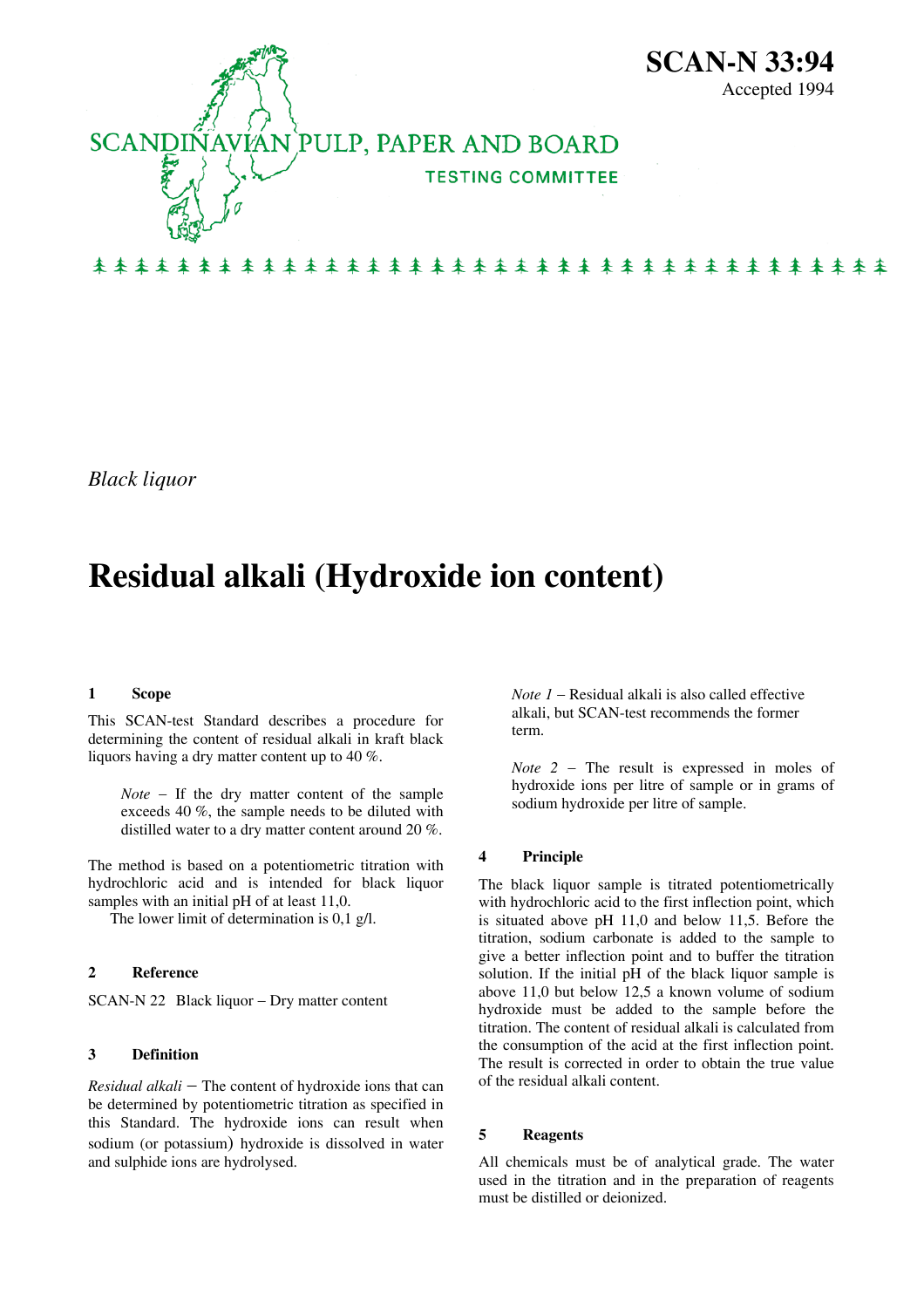5.1 *Sodium carbonate solution,*  $c(Na_2CO_3) = 1$  mol/l. Dissolve 106,0 g of sodium carbonate,  $Na_2CO_3$  in water and dilute to 1 litre with water.

5.2 *Hydrochloric acid*, *c*(HCl) = 1 mol/l. The actual concentration shall be known to the nearest 0,001 mol/l.

5.3 *Sodium hydroxide solution*, *c*(NaOH) = 1 mol/l. Dissolve 40,0 g of sodium hydroxide in water in a 1 litre volumetric flask and dilute to the mark with water. Check the concentration by titration with a standard acid. The actual concentration shall be known to the nearest 0,005 mol/l.

*Note* − Commercially available standard solutions may be used.

5.4 *Ethanol* for washing the electrodes.

5.5 *Buffer solutions*, having pH values such as 7,0 and 11,0. Suitable buffer solutions are commercially available or can be prepared as follows:

pH 7,00 , 25 °C:

Dissolve 6,80 g of potassium dihydrogen phosphate  $(KH<sub>2</sub>PO<sub>4</sub>)$ , previously dried for 2 hours at 105 °C, and 1,16 g of sodium hydroxide (NaOH) in water in a 1 litre volumetric flask and dilute to the mark.

#### pH 11,00 , 25 °C:

Dissolve 3,55 g of disodium hydrogen phosphate (Na<sub>2</sub>HPO<sub>4</sub>), previously dried for 2 hours at 105 °C, and 0,16 g of sodium hydroxide (NaOH) in water in a 1 litre volumetric flask and dilute to the mark.

# **6 Apparatus**

Ordinary laboratory equipment and the following:

6.1 *Automatic titrator or pH-meter*. An automatic device for potentiometric titration including a motorized burette (10 ml) and a recorder are recommended.

6.2 *Electrodes*. Suitable glass and reference electrodes. The reference electrode can be e.g. a calomel electrode. A combined pH glass electrode may also be used.

*Note* − Wash the electrodes with ethanol (5.4) if the response time deteriorates.

#### **7 Sampling and sample pretreatment**

Black liquor is sensitive to oxidation by air. Prevent oxidation by keeping the sample bottles completely filled and tightly closed.

### **8 Calibration and check of pH meter**

Operate the pH meter in accordance with the manufacturer's instructions. Wash the electrodes (6.2) with water; allow the water to drain from the electrodes, but do not wipe them.

Fill the titration vessel with the first standard buffer solution (5.5), measure the temperature of the solution and immerse the electrodes.

The first buffer solution should be chosen so that the pH value of the solution is in the same region as the electric zero point of the pH meter (usually  $pH = 7$ ).

Adjust the meter so that it indicates the known pH of the first buffer solution at the actual measuring temperature. A slow but continuous increase or decrease in the reading indicates faulty electrodes.

Wash the electrodes with water as before and immerse them in the second standard buffer solution (5.5). The temperature of the second buffer solution should not deviate by more than two degrees from the temperature of the first buffer solution. Adjust the meter, in accordance with the manufacturer's instructions, so that it indicates the known pH of the second buffer solution.

# **9 Procedure**

Run the determination in duplicate. Operate the titration equipment (6.1) as instructed by the manufacturer. Wash the electrodes (6.2) with water, allow the water to drain from the electrodes and insert them in the black liquor sample. Stir with a magnetic stirrer and measure the pH of the sample at least twice. The temperature of the sample should not deviate by more than five degrees from the temperature of the buffer solutions.

9.1 *Warning*. Hydrogen sulphide can be formed during the titration. Since hydrogen sulphide is a toxic gas, the titration should be performed under a hood or other measures should be taken to protect the operator.

9.2 If the pH is below 11,0 , the sample contains no residual alkali.

9.3 If the pH is above 11,0 but below 12,5 , an addition method must be used. Add approximately 5 ml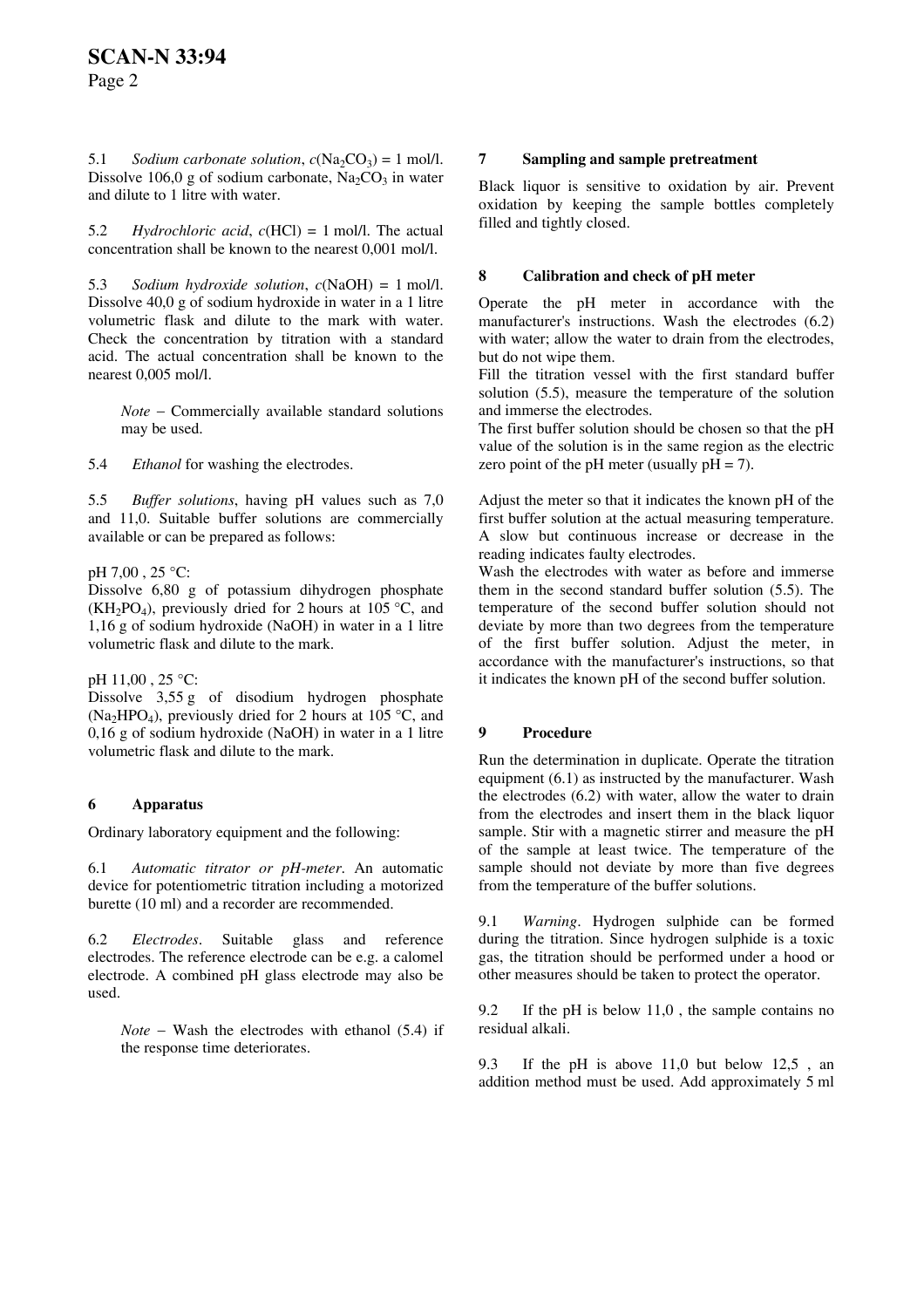NaOH-solution (5.3) to the nearest 0,01 ml to the titration vessel before titration and follow the procedure described below (9.4).

9.4 If the initial pH of the sample is above 12,5 , add 80 ml of water, 10 ml of sodium carbonate solution (5.1) and 10 ml of black liquor in a suitable vessel for titration. The amount of liquor can be reduced or increased, if necessary. In this case the amount of water and sodium carbonate solution shall be adjusted correspondingly.

Insert the electrodes in the solution and stir with a magnetic stirrer. Titrate with hydrochloric acid (5.2) past the first inflection point so that an S-shaped curve is obtained. If an automatic device is not used, read the potentiometric value after each addition and construct the titration curve by plotting each reading against the corresponding total volume of hydrochloric acid (5.2) added. Read the volume of hydrochloric acid at the inflection point (a). If there is no distinct inflection point, read the volume of hydrochloric acid at pH 11,5. This shall then be mentioned in the report.

Calculate the residual alkali from the expressions:  
\n
$$
X_1 = \frac{0.95(aC_1 - bC_2)}{V} - 0.012
$$
\n
$$
X_2 = 40 X_1
$$

where

- $X_1$  is the residual-alkali content of the black liquor expressed as OH-, in moles per litre;
- $X_2$  is the residual-alkali content of the black liquor expressed as NaOH, in grams per litre;
- *a* is the volume of the hydrochloric acid consumed
- is the volume of the sodium hydroxide  $(5.3)$  content and the NaO<br>added before the titration (here 5 ml) in reference method (13.3). added before the titration (here 5 ml), in millilitres; *b*
- $C_1$  is the concentration of hydrochloric acid (5.2), moles per litre;
- $C_2$  is the concentration of sodium hydroxide solution (5.3), in moles per litre; **11 12 i 11 Report** *V* is the volume of the sample, in millilitres; **11 Report**
- 
- is the relative molecular mass of NaOH, in grams per mole.

*Note 1* − If the value of the residual alkali is negative, then the result is expressed as  $\lt 0.1$  g/l. The negative value, see *Figure*, indicates the amount of hydrochloric ions needed to titrate weak acids present in the solution.

*Note 2* − The correction factor (0,95) and correction term (-0,012) are explained as follows:

The hydroxide ion content, calculated at the first inflection point of the titration gives an overestimated value.

The difference between the measured and true values of the hydroxide ion concentration depends on the acid/base properties of the organic and inorganic substances present in the black liquor. When the titration is performed according to this SCAN-test Standard where the pH-value is in the range 11 to 11,5 , parts of these other species are also titrated. This is not the case when a reference method is used for the determination of the hydroxide ion content, since for this method the  $pH$ -range used is  $> 12.5$ . Thus the measured value according to this SCAN-test Standard always has to be corrected in order to obtain the true value of the hydroxide ion content.

The correction factors of the residual alkali are based on the report by Ulmgren et al (13.3). The true value of hydroxide ions is calculated by an extrapolation method using data from a potentiometric titration of a sample of the black liquor. According to this reference method the correction equation for all types of black liquors is:

**10 Calculation 10 Calculation 10 Calculation 10 Calculation 10 Calculation 10 Calculation 10 Calculation 10 Calculation 10 Calculation 10 Calculation 10 Calculation 10 Calcul** 



at the first inflection point, in millilitres; *Figure* Comparison between the measured NaOH content and the NaOH content, according to the

> Calculate the mean value of at least two parallel determinations. The results of the parallel determinations should not deviate by more than 5 % from their mean.

40 is the relative molecular mass of NaOH, in<br>The test report shall include reference to this SCAN-test Standard and the following particulars:

- (a) date and place of testing;
- (b) identification mark of the sampled tested;
- (c) the method of determination used and if relevant a identify the end-point of the titration;
- (d) the measured pH of the sample;
- (e) the result given to two significant figures;
- (f) any departure from the standard procedure and any other circumstances that may have affected